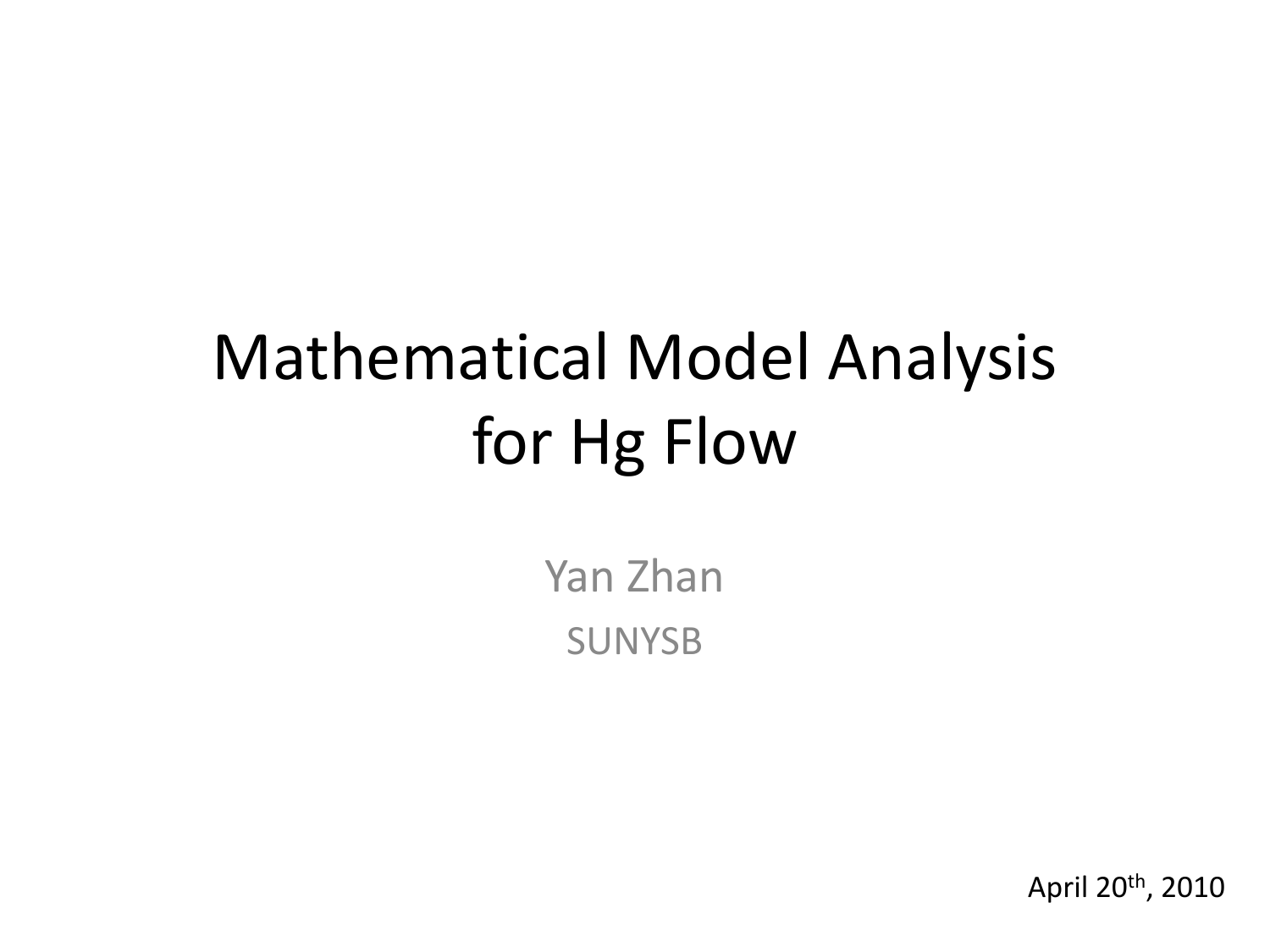# **Outline**

### • Introduction

- Mechanism of Jet Breakup & Atomization
- Dynamic Problems in Hg Target Flow
- Mathematical Model for Hg Flow
	- Parameters
	- Incompressible Flow (No MHD)
	- Incompressible Flow (MHD)
	- Proton Beam Energy Conversion
	- Boundary Condition Discussion
- Equation of State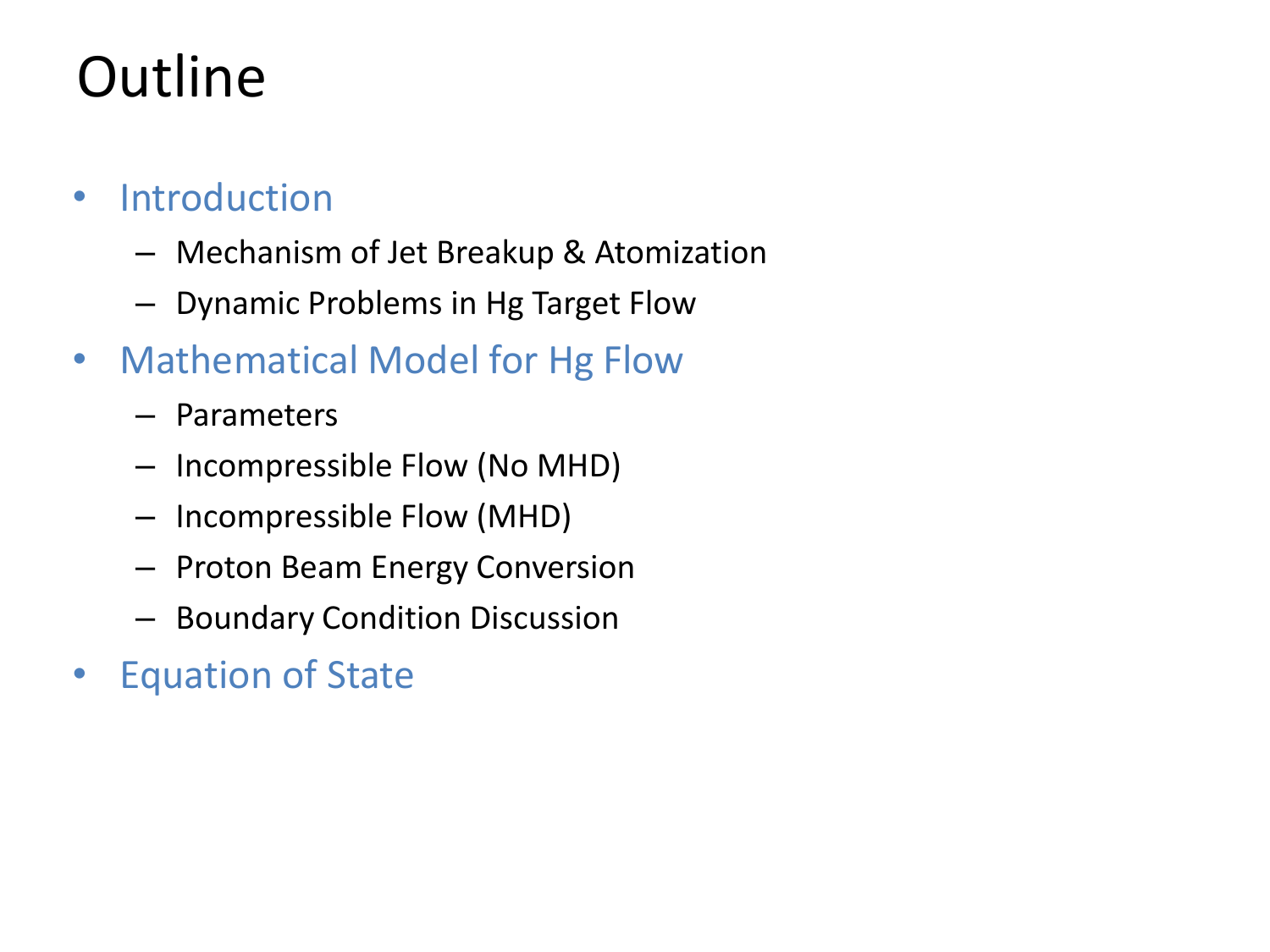### Introduction



**Neutrino Factory/Muon Collider**

### **The shape of the jet is important!**

**K.T. McDonald, "The R&D Program for target and capture at a Neutrino Factory and Muon Collider Source", NF&MCC Technical Board Meeting, LBL, Oct.3, 2000**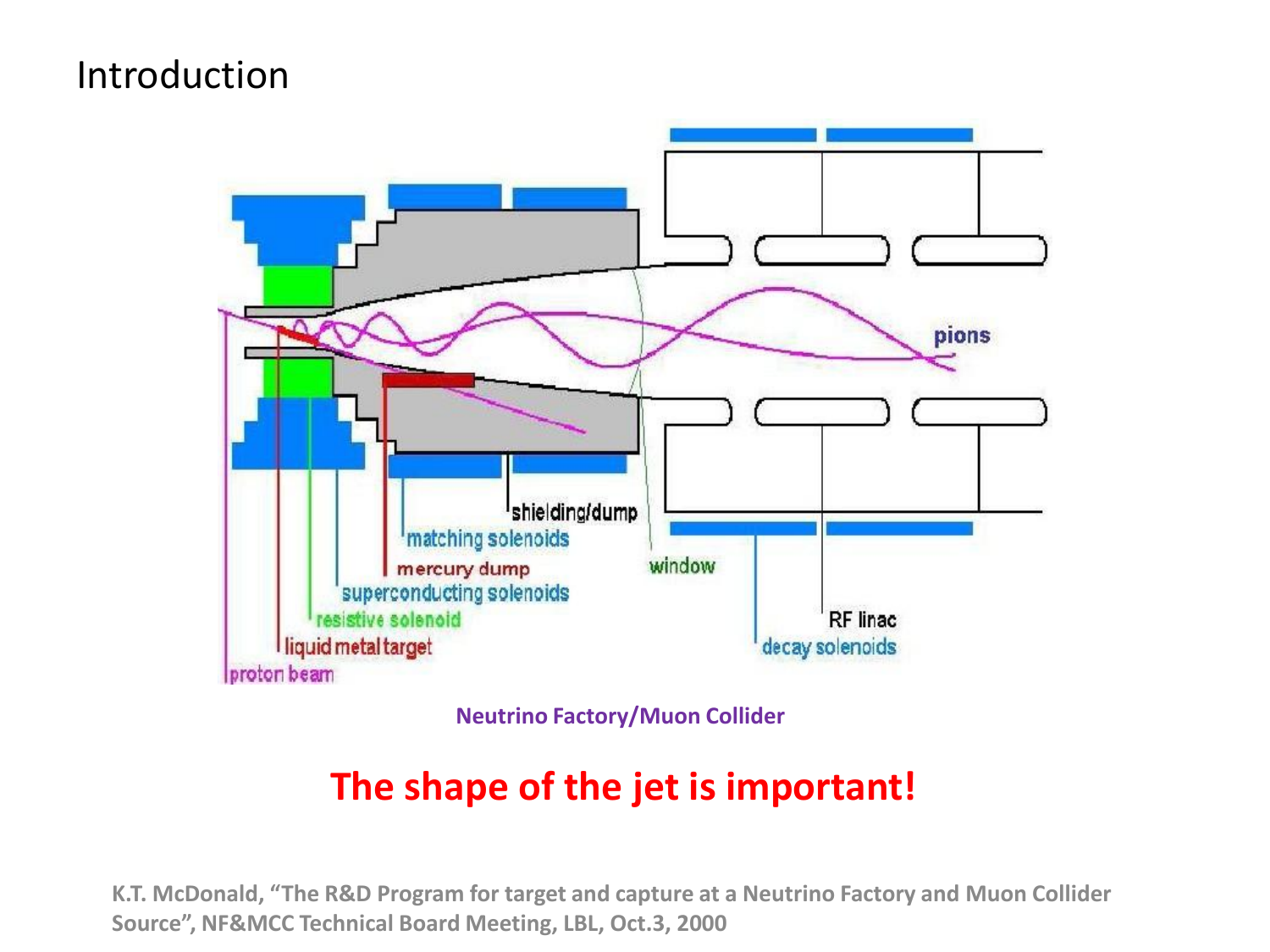### Introduction―Mechanism of Jet Breakup & Atomization



**R.D. Reitz and F.V. Bracco, Mechanism of atomization of a liquid jet,Phys. Fluids, Vol.25, No.10,Oct.1982**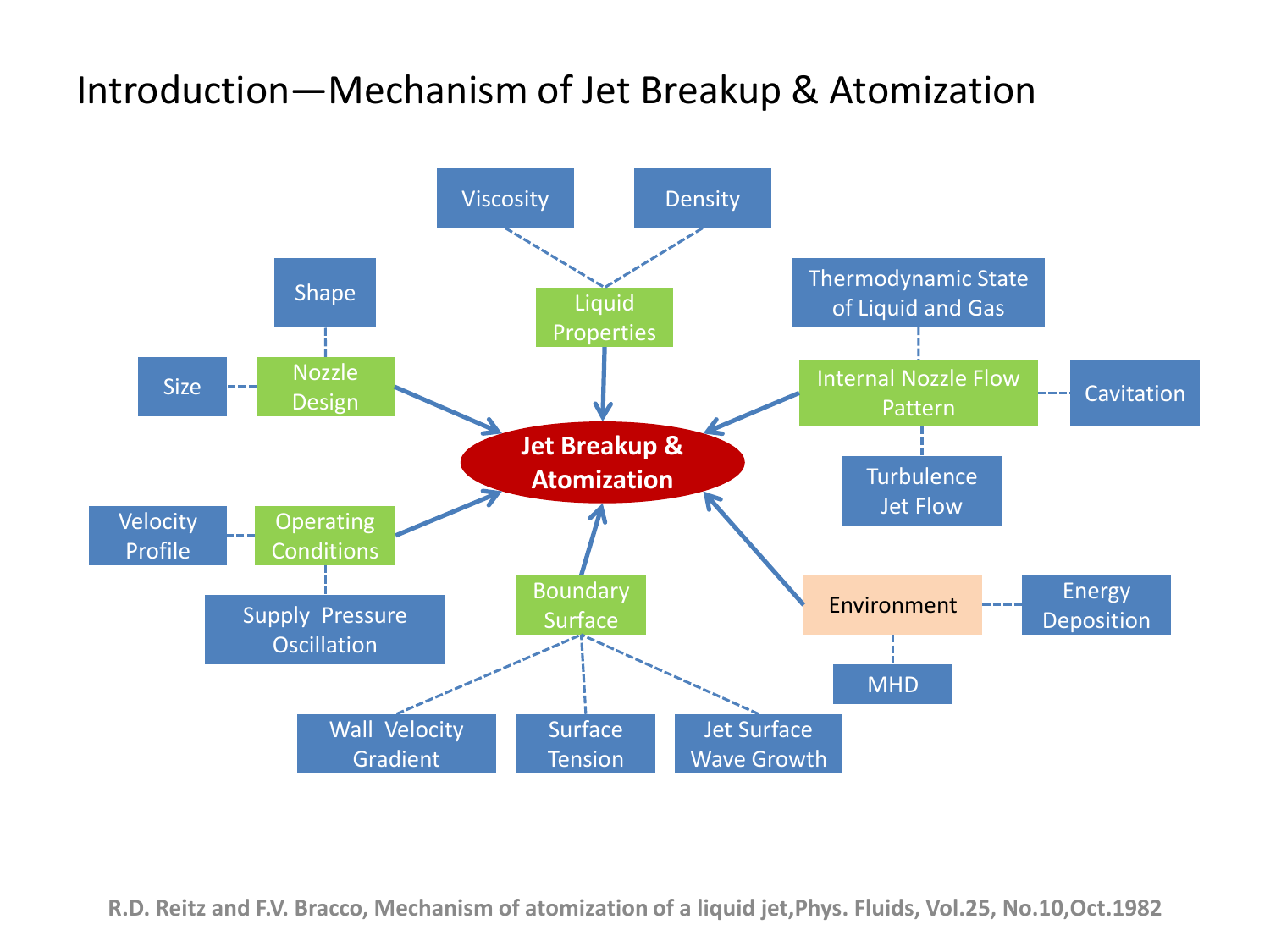### Introduction―Dynamic Problems in Hg Target Flow

### • Internal Flow

- Dynamics of MHD pipe flow
- The influence of nozzle design on jet exit conditions
- Jet
	- Dynamics of free jet under MHD & energy deposition
	- Jet breakup & instability mechanism and the effects of MHD & energy deposition
	- Comparison with known classical free jet dynamics
	- Inlet conditions to the Dump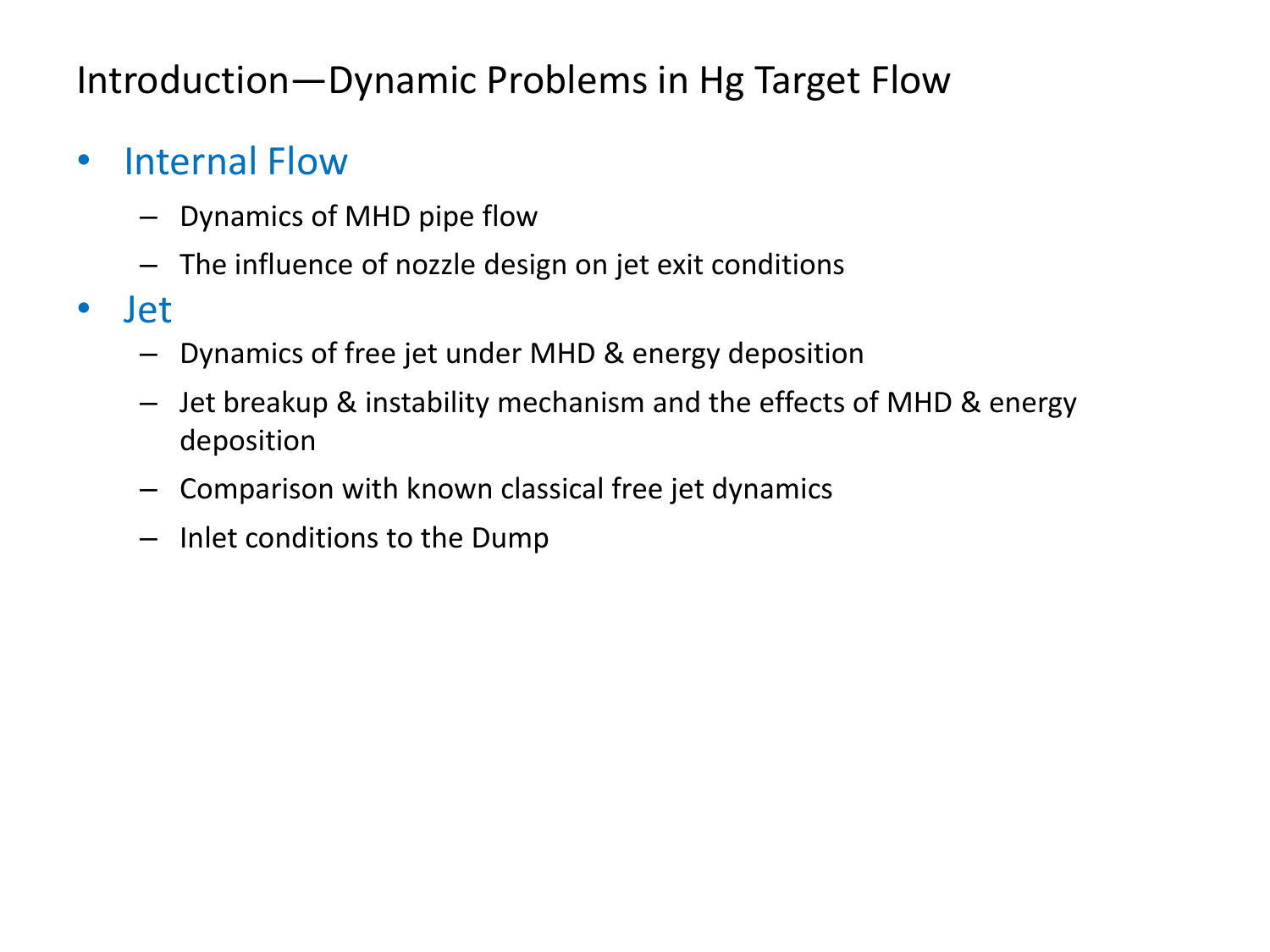### Mathematical Model for Hg Flow ―Parameters (1)

| Mercury Properties $(25\text{ }^{\circ}\text{C})$ |                              | <b>Variable Values</b>             |                   |
|---------------------------------------------------|------------------------------|------------------------------------|-------------------|
| Density                                           | $13.546 \text{ kg/L}$        | Velocity in Pipe                   | $3.4 \text{ m/s}$ |
| Sound Speed                                       | $1451 \text{ m/s}$           | <b>Beam Energy</b>                 | $24 \text{ GeV}$  |
| <b>Viscosity</b>                                  | $1.526E-3$ kg/s·m            | <b>Beam Intensity</b>              | 10 TP             |
| <b>Dynamic Viscosity</b>                          | $1.127 \text{ m}^2/\text{s}$ | <b>Beam Pulse Length</b>           | $2$ ns            |
| <b>Thermal Conductivity</b>                       | $8.69$ W/m·K                 | <b>Magnetic Strength</b>           | 20 Tesla          |
| <b>Electrical Conductivity</b>                    | 1E6 Siemens/m                | Pipe Diameter                      | 2.54 cm $(1'')$   |
| <b>Specific Heat</b>                              | $0.139$ J/kg·K               | Jet Diameter                       | $1 \text{ cm}$    |
| <b>Prandtl Number</b>                             | 0.025                        | <b>Beam Diameter</b>               | $0.15$ cm RMS     |
| <b>Surface Tension</b>                            | 465 dyne/cm                  | <b>Static Pressure inside Pipe</b> | 18.5 Bar $(kPa)$  |
| Permeability                                      | $4*PI*1E-7$                  | Dynamic Pressure inside Pipe       | $0.7$ Bar (kPa)   |
|                                                   |                              | Air Density Outside Jet            | $0.0013$ kg/L     |

Jet Tilts w.r.t. Magnetic Axis 33 mrad

Beam Tilts w.r.t. Magnetic Axis 67 mrad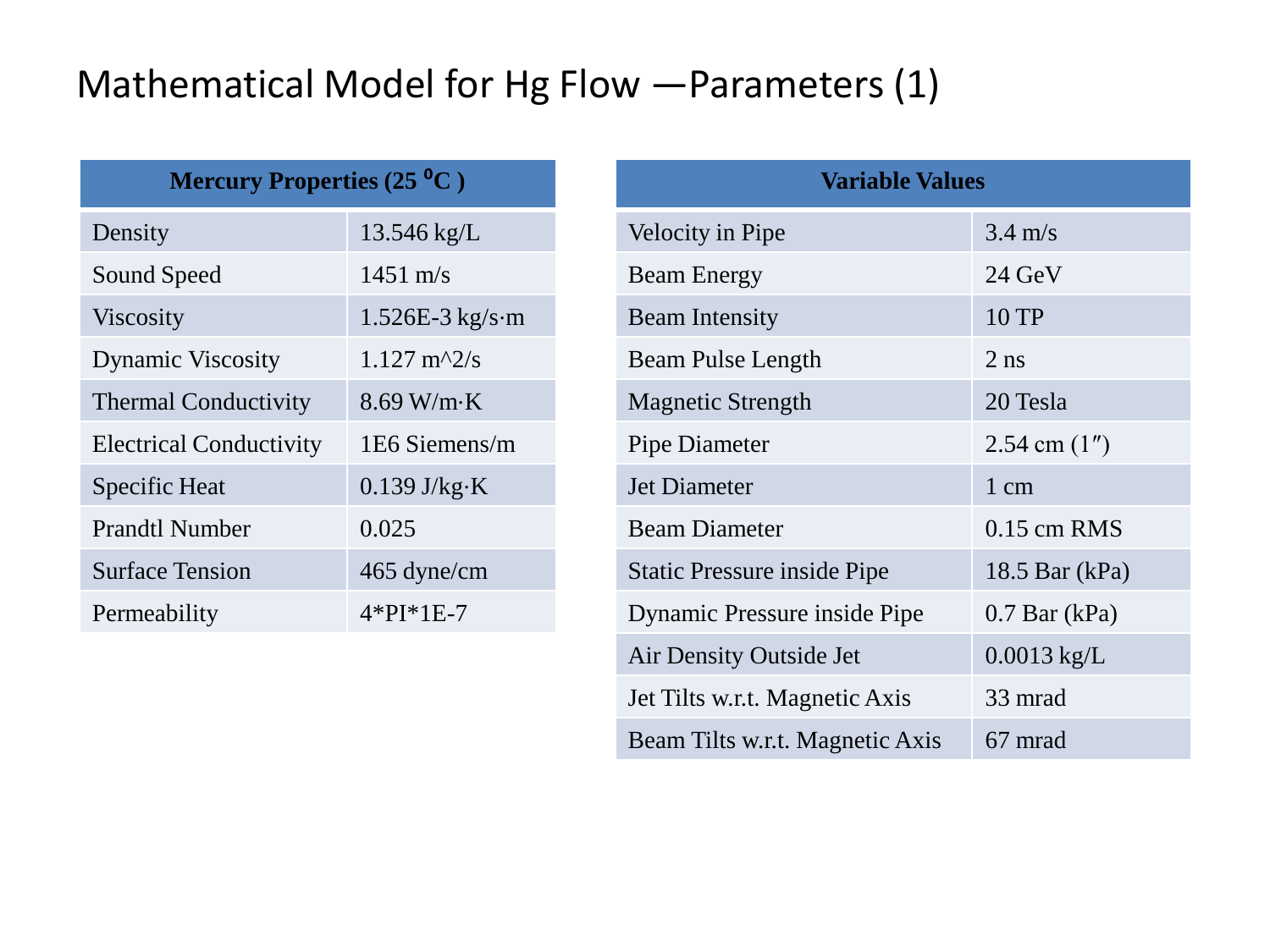### Mathematical Model for Hg Flow ―Parameters (2)

$$
R_{e_{pipe}} = \frac{\rho v_{pipe} d_{pipe}}{\mu} = \frac{13.6 \times 10^3 \times 20 \times 0.0254}{1.5 \times 10^{-3}} = 7.666 \times 10^5
$$
  
\n
$$
R_{e_{mag,pipe}} = \beta v_{jet} d_{jet} \sigma_{Hg} = 4 \times \pi \times 10^{-7} \times 3.4 \times 0.0254 \times 1 \times 10^6 = 0.108
$$
  
\n
$$
M_{a_{pipe}} = \frac{v_{pipe}}{v_{sound}} = \frac{3.4}{1451} = 2.343 \times 10^{-3}
$$
  
\n
$$
R_{e_{jet}} = \frac{\rho v_{jet} d_{jet}}{\mu} = \frac{13.6 \times 10^3 \times 20 \times 0.01}{1.5 \times 10^{-3}} = 1.8 \times 10^6
$$
  
\n
$$
R_{e_{mag, jet}} = \beta v_{jet} d_{jet} \sigma_{Hg} = 4 \times \pi \times 10^{-7} \times 20 \times 0.01 \times 1 \times 10^6 = 0.2512
$$
  
\n
$$
M_{a_{jet}} = \frac{v_{jet}}{v_{sound}} = \frac{20}{1451} = 0.014
$$
  
\n
$$
W_{e_{jet}} = \frac{\rho d_{jet} v_{jet}^2}{\tau} = \frac{13.6 \times 10^3 \times 0.01 \times 20^2}{465 \times 10^{-3}} = 115000
$$

Small Ma **If All Alleman** Incompressible Re\* for Curved Pipe? Re\* effected by B Field? (Re\* for Curved Tube is Larger than Straight Pipe\*) Turbulence ?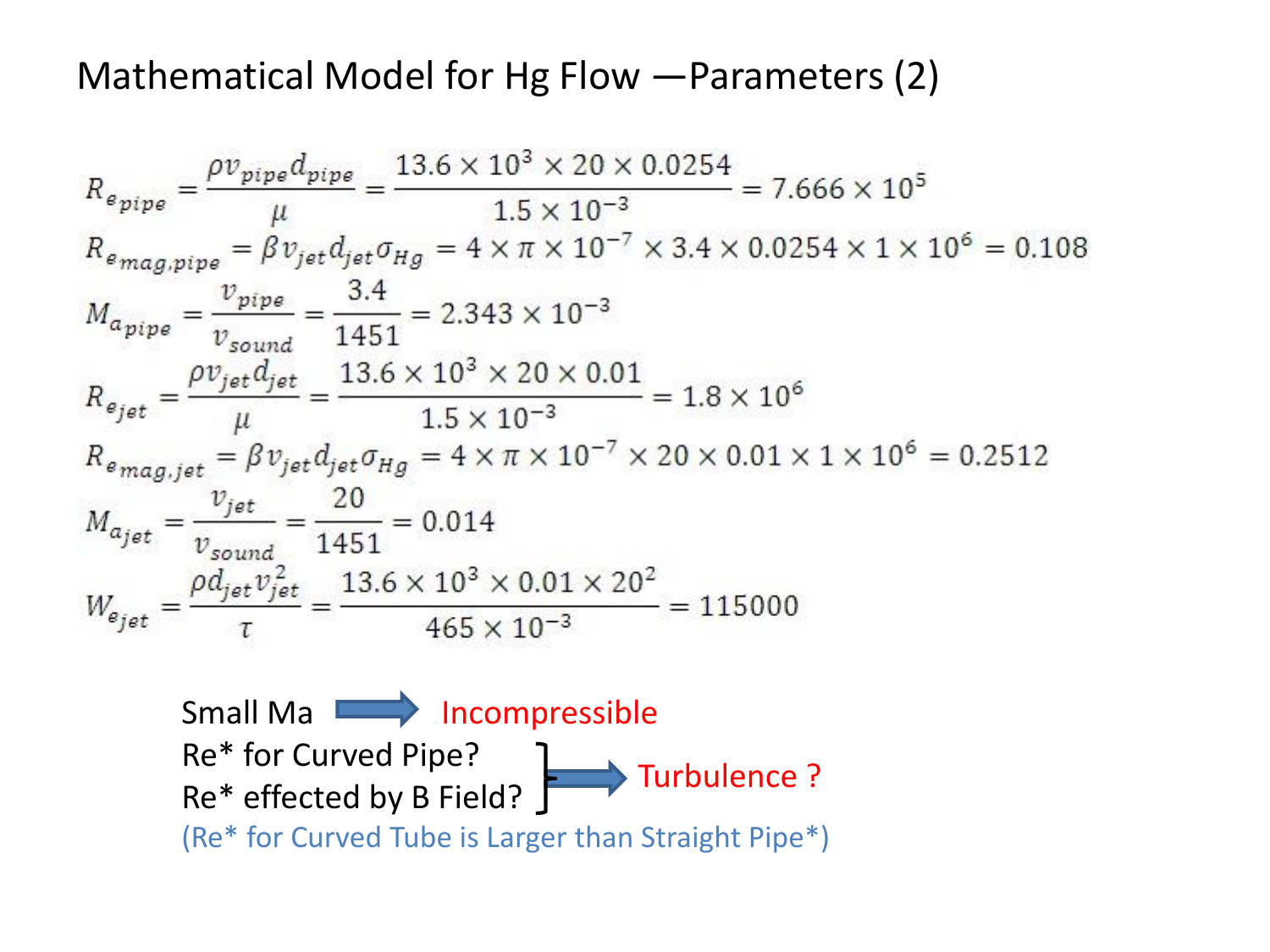#### Mathematical Model for Hg Flow ―Incompressible Flow (No MHD)

#### **Governing Equations**

$$
\nabla \cdot \vec{V} = 0
$$
  
\n
$$
\rho \left( \frac{\partial \vec{V}}{\partial t} + \vec{V} \cdot \nabla \vec{V} \right) = -\nabla P + \mu \nabla^2 \vec{V} + \rho \vec{g}
$$
  
\n
$$
\rho C_p \frac{dT}{dt} = \frac{DP}{Dt} + \nabla \cdot (k \nabla T) + \Phi
$$
  
\nWhere 
$$
\Phi = \mu \left( \frac{\partial u_i}{\partial x_j} + \frac{\partial u_j}{\partial x_i} \right) \left( \frac{\partial u_i}{\partial x_j} + \frac{\partial u_j}{\partial x_i} \right)
$$

#### **Nondimensional Governing Equations**

$$
\nabla^* \cdot \vec{V}^* = 0
$$
\n
$$
\rho^* \frac{D \vec{V}^*}{Dt^*} = -\nabla^* P^* + \frac{1}{Re} \nabla^* \cdot \left(\frac{\partial u_i^*}{\partial x_j^*} + \frac{\partial u_j^*}{\partial x_i^*}\right) + \frac{1}{Fr} \rho
$$
\n
$$
\rho^* \frac{DT^*}{Dt^*} = Ec \frac{DP^*}{Dt^*} + \frac{1}{PrRe} \nabla^* \cdot \left(k^* \nabla^* T^*\right) + \frac{E_c}{Re} \Phi^*
$$

$$
V, r, t, \rho, P, \mu, g, C_p, \Phi, T, k
$$
 (11)  

$$
d_0, V_0, \rho_0, \mu_0, g, C_p, \Delta T
$$
 (7)  

$$
R_e, Fr, Ec, Pr(4)
$$

Reynolds Number  $R_e = \frac{\rho_0 V_0 d_0}{\mu_0}$  Magnetic Reynolds Number  $Re_{mag} = \beta_0 V$ <br>Froude Number  $Fr = \frac{V_0}{\sqrt{d_0 g}}$  Eckert Number  $Ec = \frac{V_0^2}{c_p \Delta T} = (\gamma - 1)Ma^2$ <br>Mach Number  $M_a = \frac{V_0}{c}$  Prandtl Number  $Pr = \frac{\mu_0}{\rho_0 k_0}$ **Magnetic Reynolds Number**  $Re_{mag} = \beta_0 V_0 d_0 \sigma_0$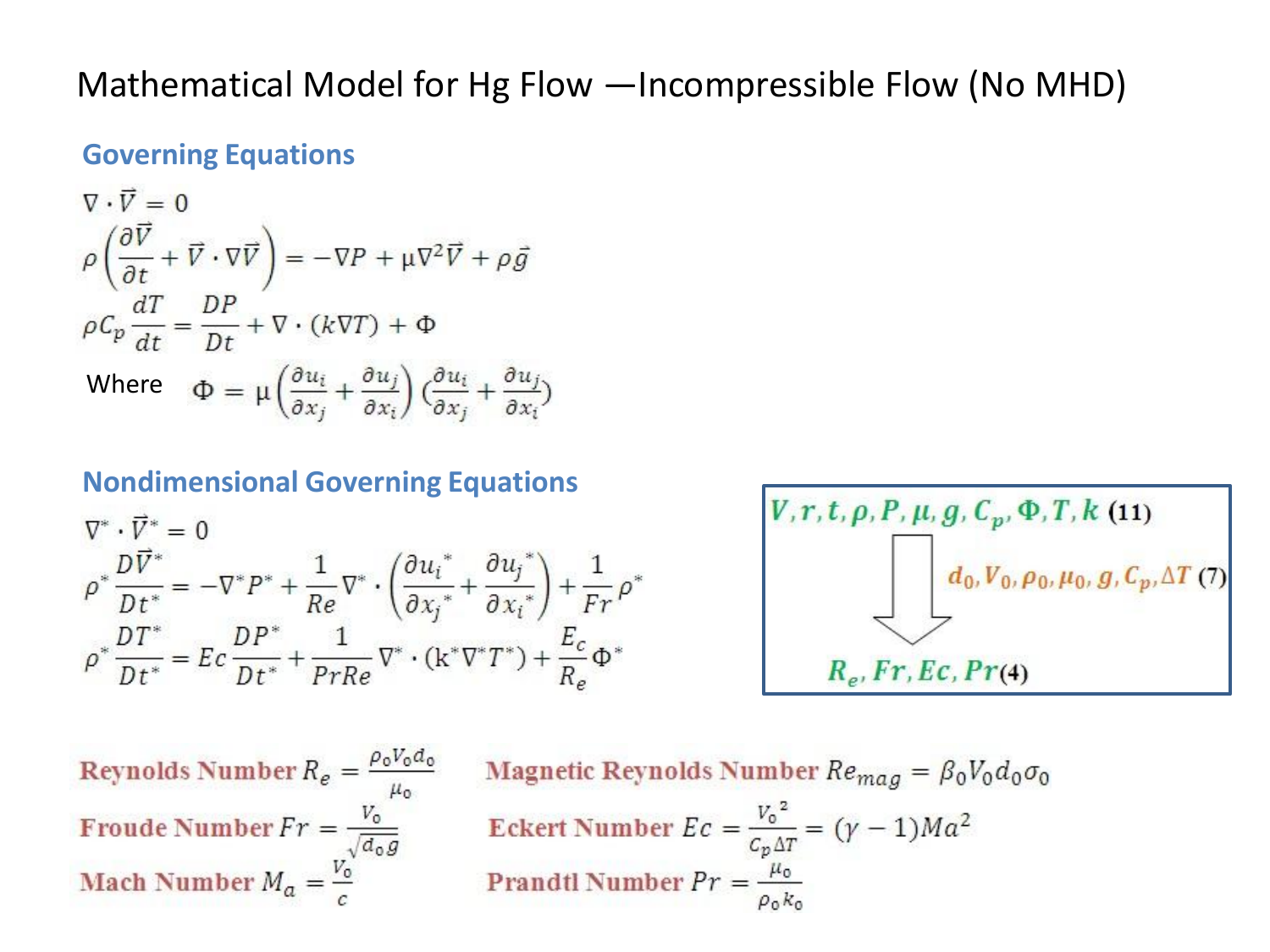### Mathematical Model for Hg Flow ― Incompressible Flow (MHD)

#### **Governing Equations**

$$
\nabla \cdot \vec{V} = 0
$$
\n
$$
\rho \left( \frac{\partial \vec{V}}{\partial t} + \vec{V} \cdot \nabla \vec{V} \right) = -\nabla P + \mu \nabla^2 \vec{V} + \rho \vec{g} + \vec{J} \times \vec{B}
$$
\nLorentz Force\n
$$
\rho C_p \frac{DT}{Dt} = \frac{DP}{Dt} + \nabla \cdot (k \nabla T) + \Phi + \frac{1}{\sigma} \vec{J}^2
$$
\n
$$
\frac{\partial \vec{B}}{\partial t} = \nabla \times (\vec{V} \times \vec{B}) - \nabla \times (\frac{c^2}{4\pi \sigma} \nabla \times \vec{B})
$$
\n
$$
\vec{J} = \frac{c}{4\pi \beta} \nabla \times \vec{B}
$$
\n
$$
\nabla \cdot \vec{B} = 0
$$

#### **Nondimensional Governing Equations**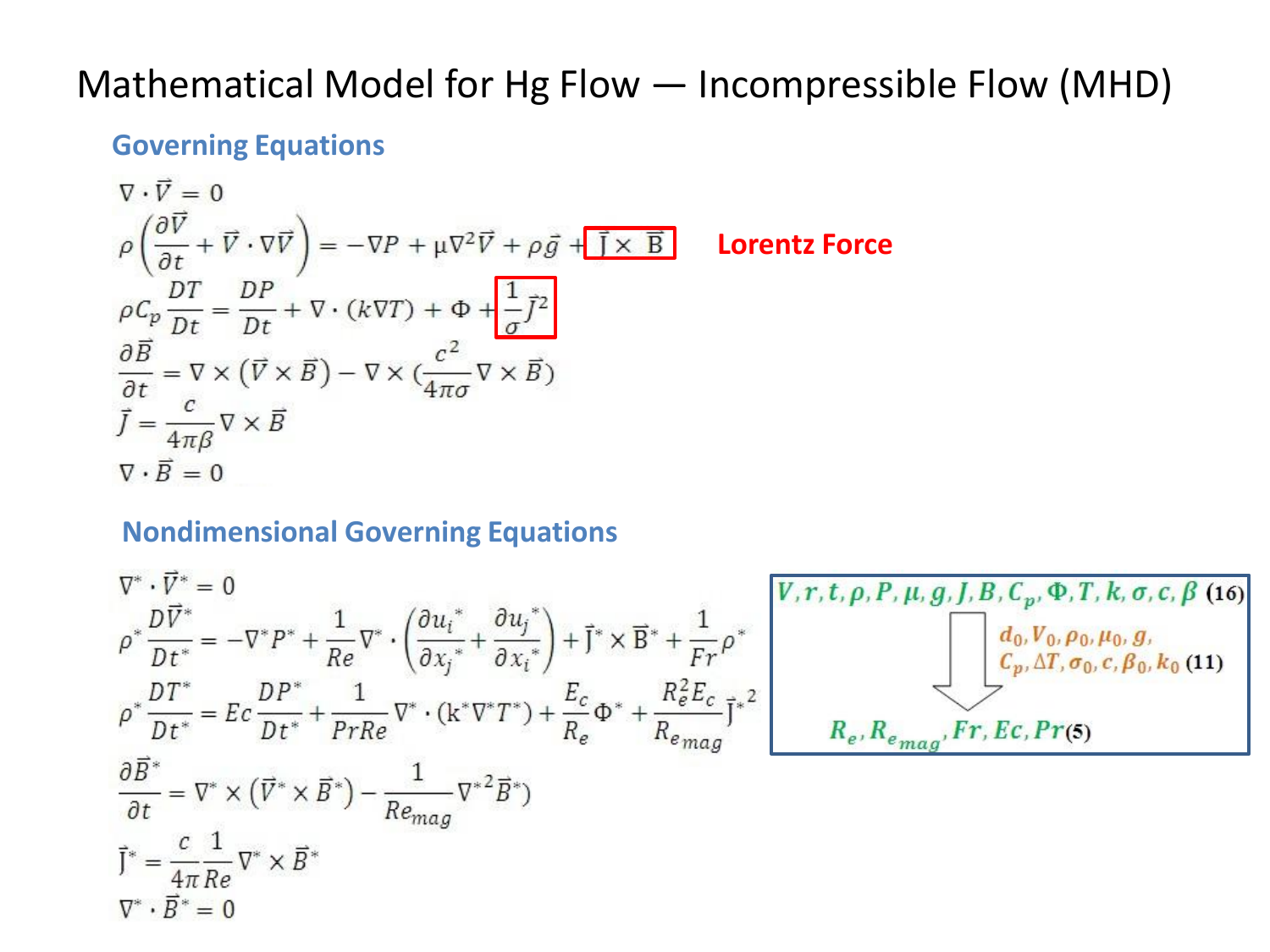#### Mathematical Model for Hg Flow ― Proton Beam Energy Conversion

• Assume as a δ function (A. Hassanein)

 $E_{pulse}(r,t) = q_b \delta(t - t_b) = q_0 exp(-(r/r_b)^2) \delta(t - t_b)$  where  $q_0 = \frac{Q_b}{\pi r^2}$ 

• Instantaneous energy deposition (P. Sievers and P. Pugnat)

$$
E \to \Delta T_0 \xrightarrow{P = \kappa \alpha_V \Delta T} P \xrightarrow{\frac{dE_c}{dV} = \frac{(\alpha_V \Delta T(r))^2}{2\kappa} E_c \xrightarrow{\kappa (\alpha_V \Delta T)^2 = \frac{\rho v^2}{2}} \nu
$$

• 1D parabolic energy distribution of the beam long the propagation direction of the Hg flow. Sin^2 Envelop with  $\tau$ =2ns pulse length (I.F. Barna et al.)

$$
E_{pulse}(x,t) = E_0 \sin^2\left(\frac{hc}{\tau}\right) (1 - (x/x_s)^2)
$$

- Monte Carlo Code (MARS, GRAN, FLUKA)
- Using Sergei's calculation for a 24-GeV, 10-TP proton beam (W.Bo, R. Samulyak)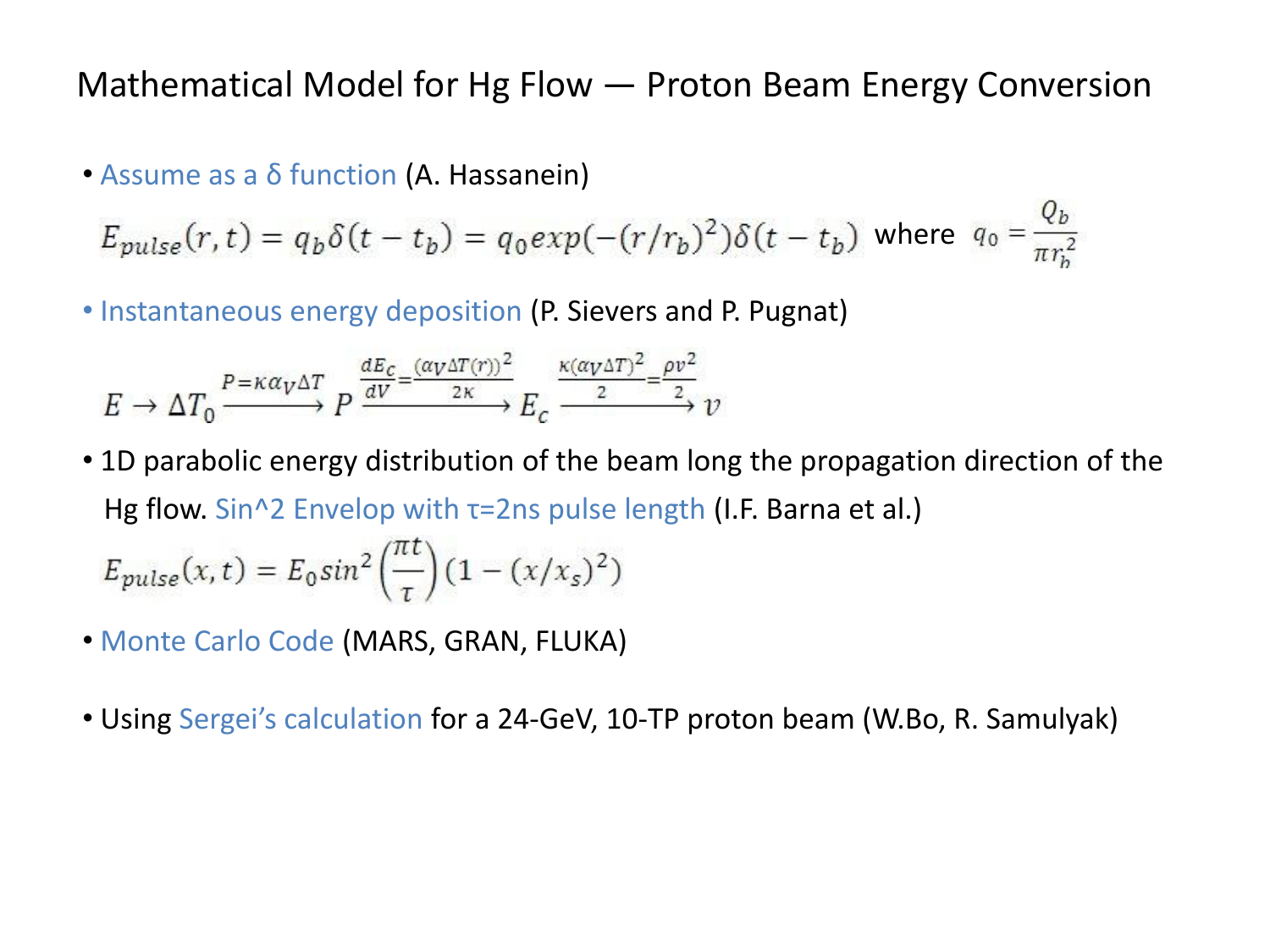### Mathematical Model for Hg Flow ― Boundary Conditions

#### Pipe Flow

- No slip at the pipe wall;
- Non-conducting wall;
- Velocity profile and initial values;
- Inlet and outlet pressure;
- Magnetic field profile;

#### Jet Flow

- The normal component of the velocity field is continuous across the interface;
- The pressure jump at the interface is defined by the surface tension τ and main radii of curvature:

$$
\Delta P_{\Gamma} = \tau \left( \frac{1}{r_1} + \frac{1}{r_2} \right) \qquad p^* = \frac{1}{W_a} \frac{s^{*2} + 2s_{\theta^*}^{*2} - s^* s_{\theta^* \theta^*}^*}{(s^{*2} + s_{\theta^*}^{*2})^{3/2}}
$$

• The normal component of the current density vanishes at the interface giving rise to the Neumann boundary condition for the electric potential:

$$
\frac{\partial \varphi}{\partial \vec{n}_\Gamma} = \frac{1}{c} \big( \vec{V} + \vec{B} \big) \cdot \vec{n}
$$

• Heat transfer balance at the free surface;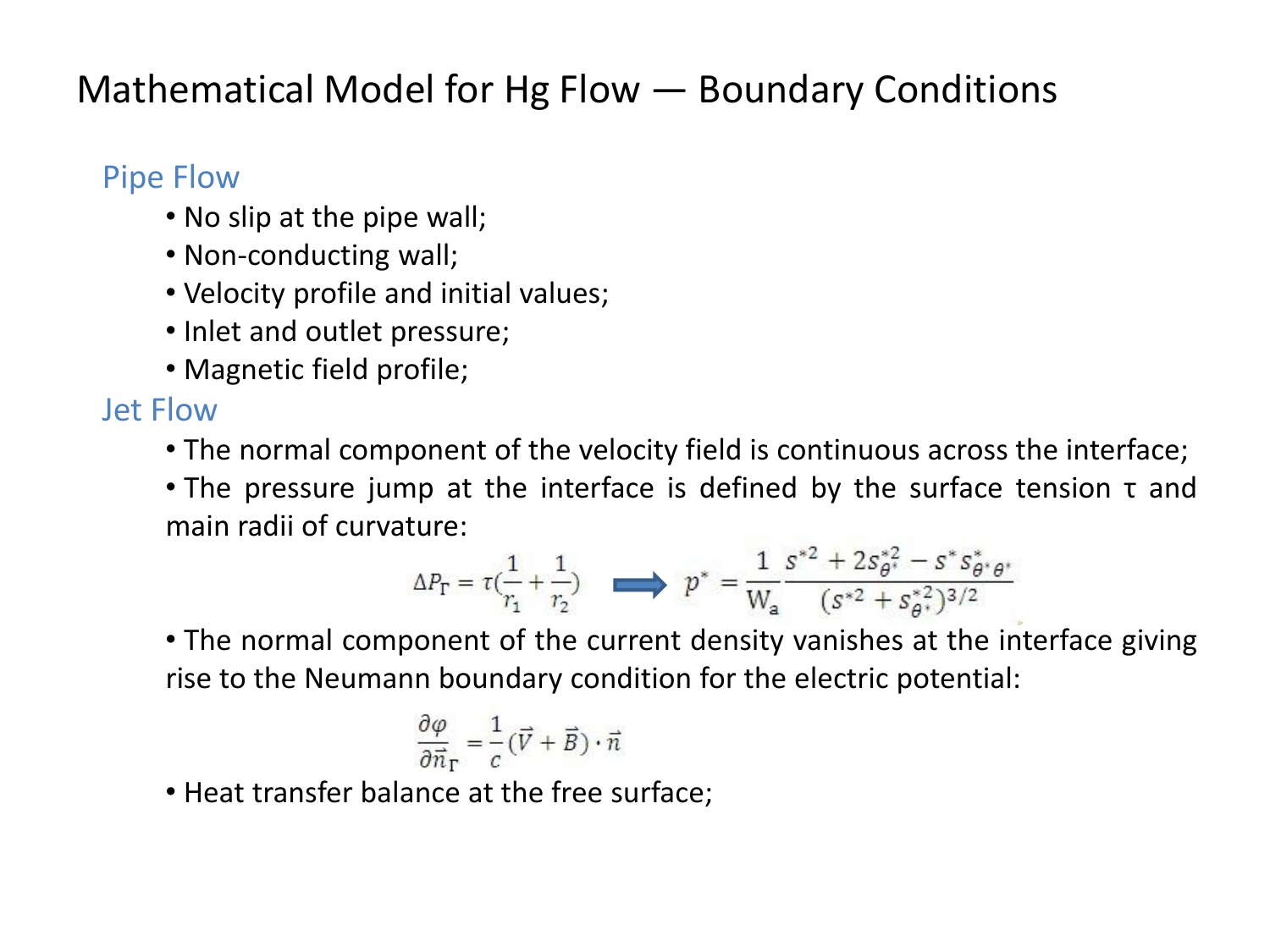### Next Step

- Study the energy deposition conversion for proton beam on jet to set up proper mathematical model for energy equation;
- Jet exit condition:
	- The influence of discontinuity boundary conditions transiting from pipe flow to jet flow;
	- Nozzle design on jet exit condition
- Dynamics of MHD on pipe flow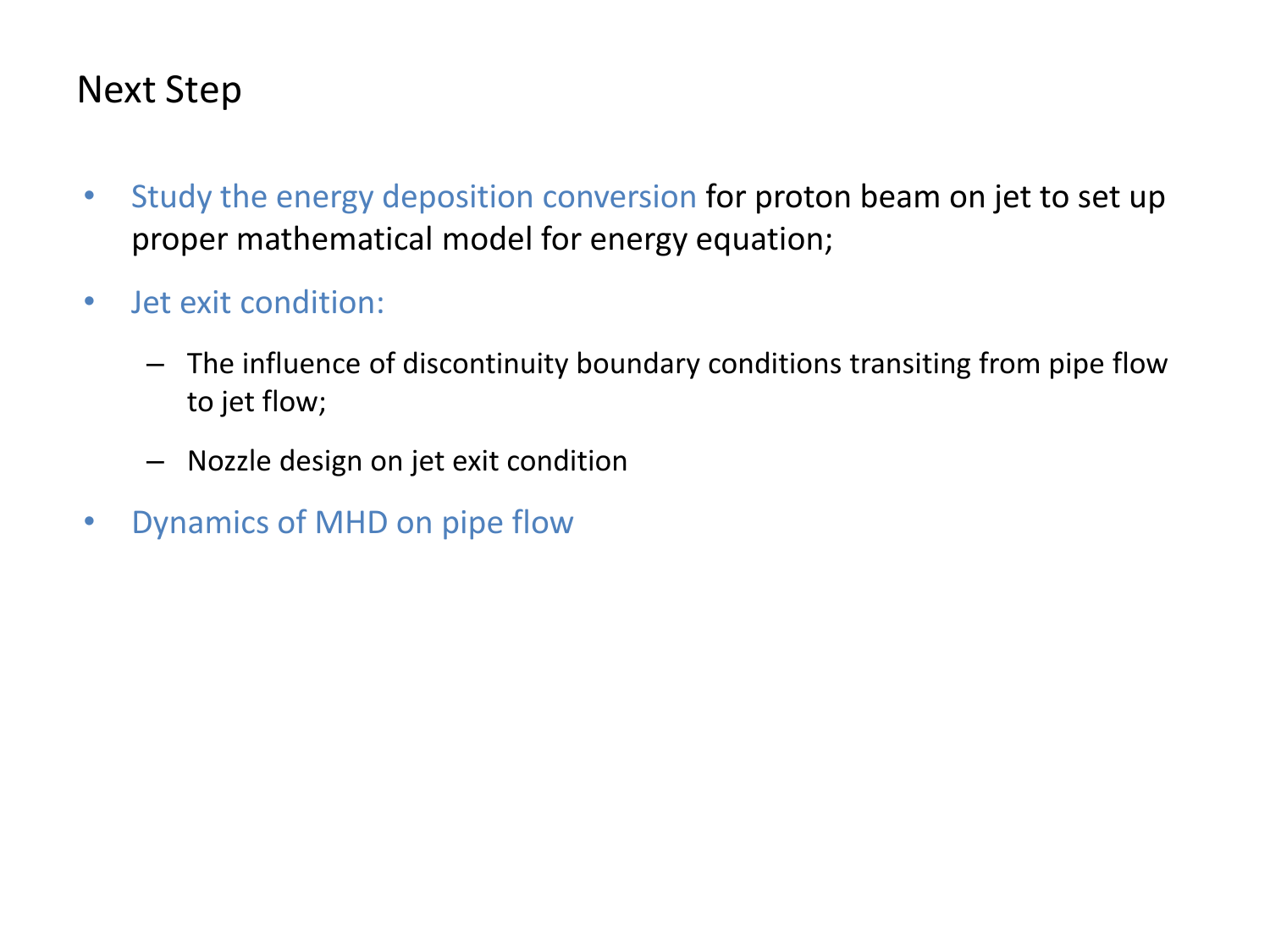## Equation of State (for compressible flow)

- Continuous Model
- Two Phase EOS
- Homogeneous Model
- Heterogeneous Model
- ISM Model
- SESAME Library
- Summation Method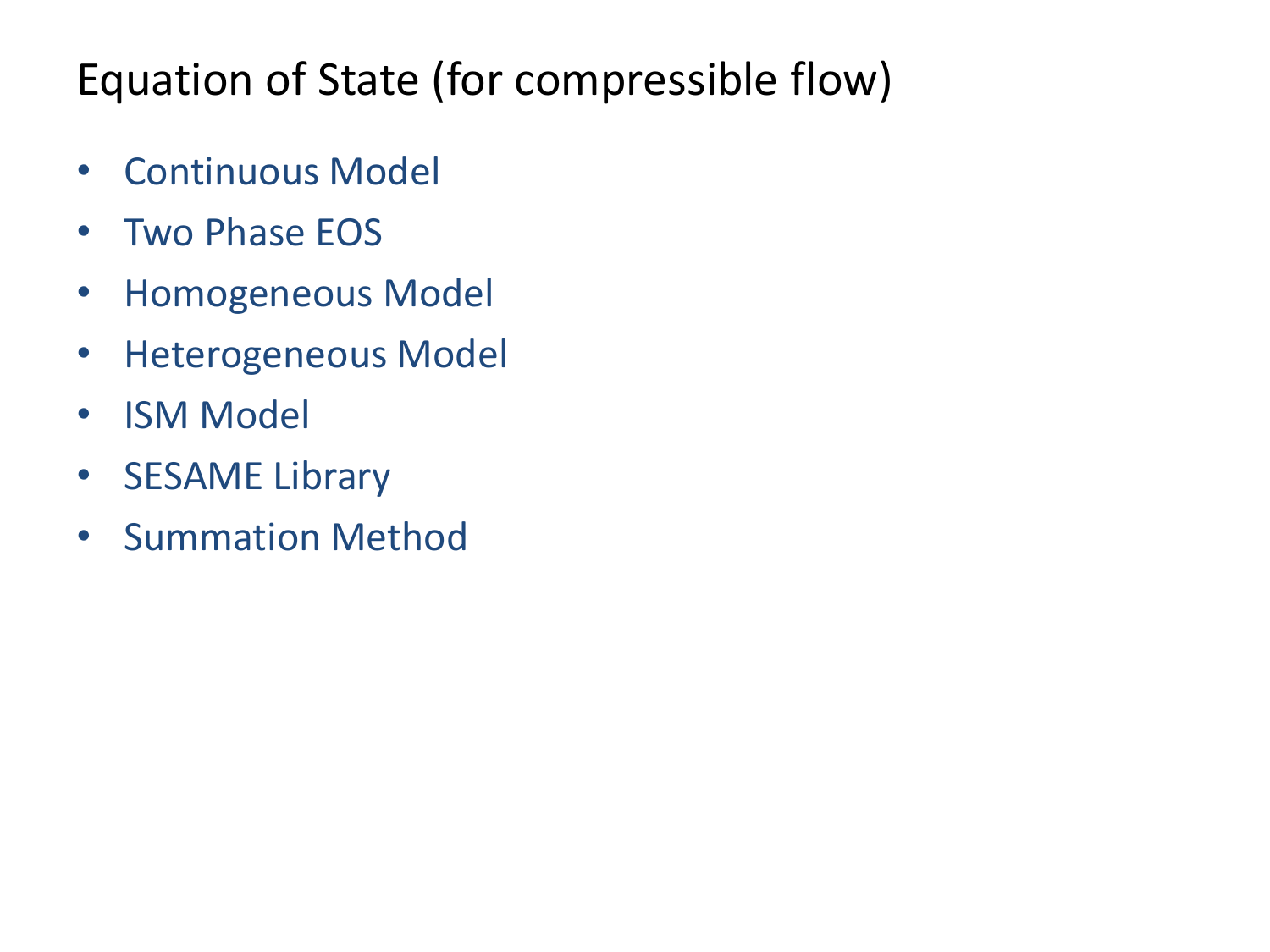### Equation of State ― Continuous Model

• Continuous Model (David P. Schmidt)

$$
p = p_l^{sat} + p_{gl} \cdot log \left( \frac{\rho_g \cdot a_g^2 \cdot (\rho_l + \alpha \cdot (\rho_g - \rho_l))}{\rho_l \cdot (\rho_g \cdot a_g^2 - \alpha \cdot (\rho_g \cdot a_g^2 - \rho_l \cdot a_l^2))} \right)
$$

$$
p_{gl} = \frac{\rho_g \cdot a_g^2 \cdot \rho_l \cdot a_l^2 \cdot (\rho_g - \rho_l)}{\rho_g^2 \cdot a_g^2 - \rho_l^2 \cdot a_l^2} \alpha = \frac{\rho - \rho_l}{\rho_g - \rho_l}
$$

 $a_g$  and  $a_l$  are the sound speeds of the pure phases.  $\omega$  is zero in cartesian coordinates and unity in polar coordinates.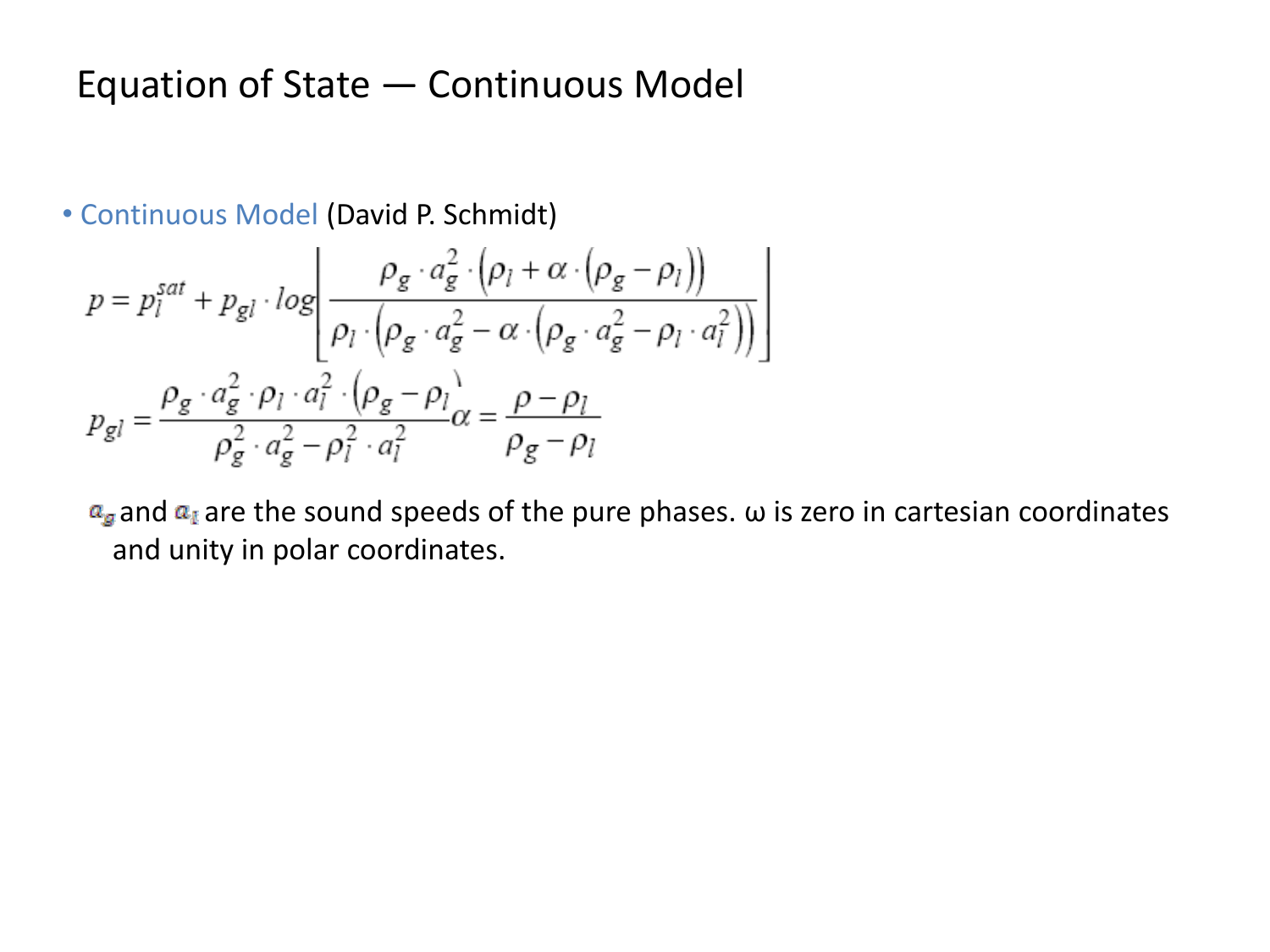### Equation of State ― Two Phase Model

• Two Phase Model (I.F. Barna et al.)

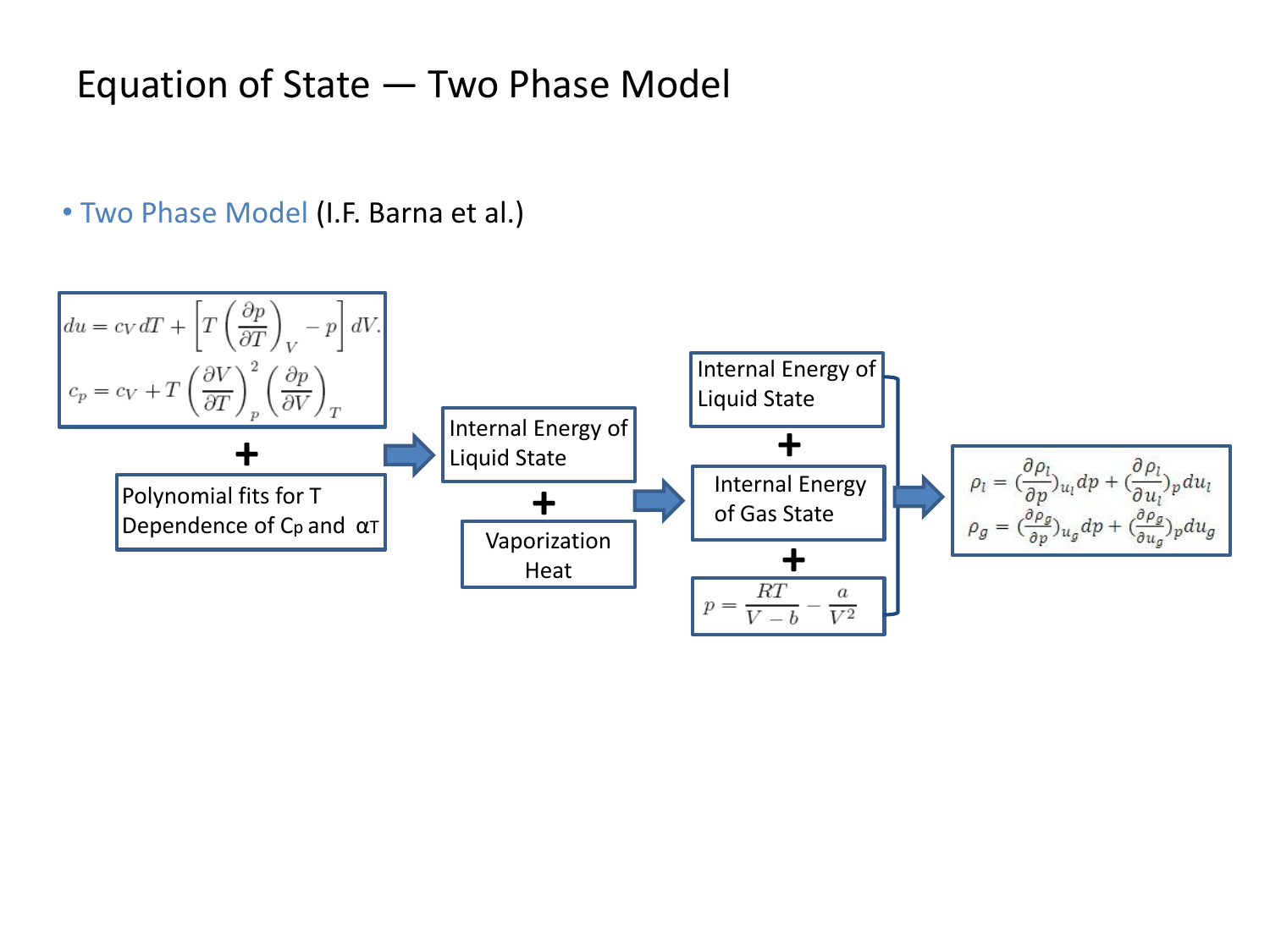### Equation of State ― Homogeneous Model

• Homogeneous Model (Bruggeman)

Liquid/vapor mixture is treated as a pseudo-fluid that obeys an equation of state of a single component flow.

Conductivity of the mixed phase is calculated by

$$
\sigma_m = \left\{ \begin{array}{ll} 0 & \mbox{if } 1 \geq \beta \geq \frac{2}{3} \\[3mm] \frac{1}{2}(2-3\beta) & \mbox{if } \beta \leq \frac{2}{3} \; . \end{array} \right.
$$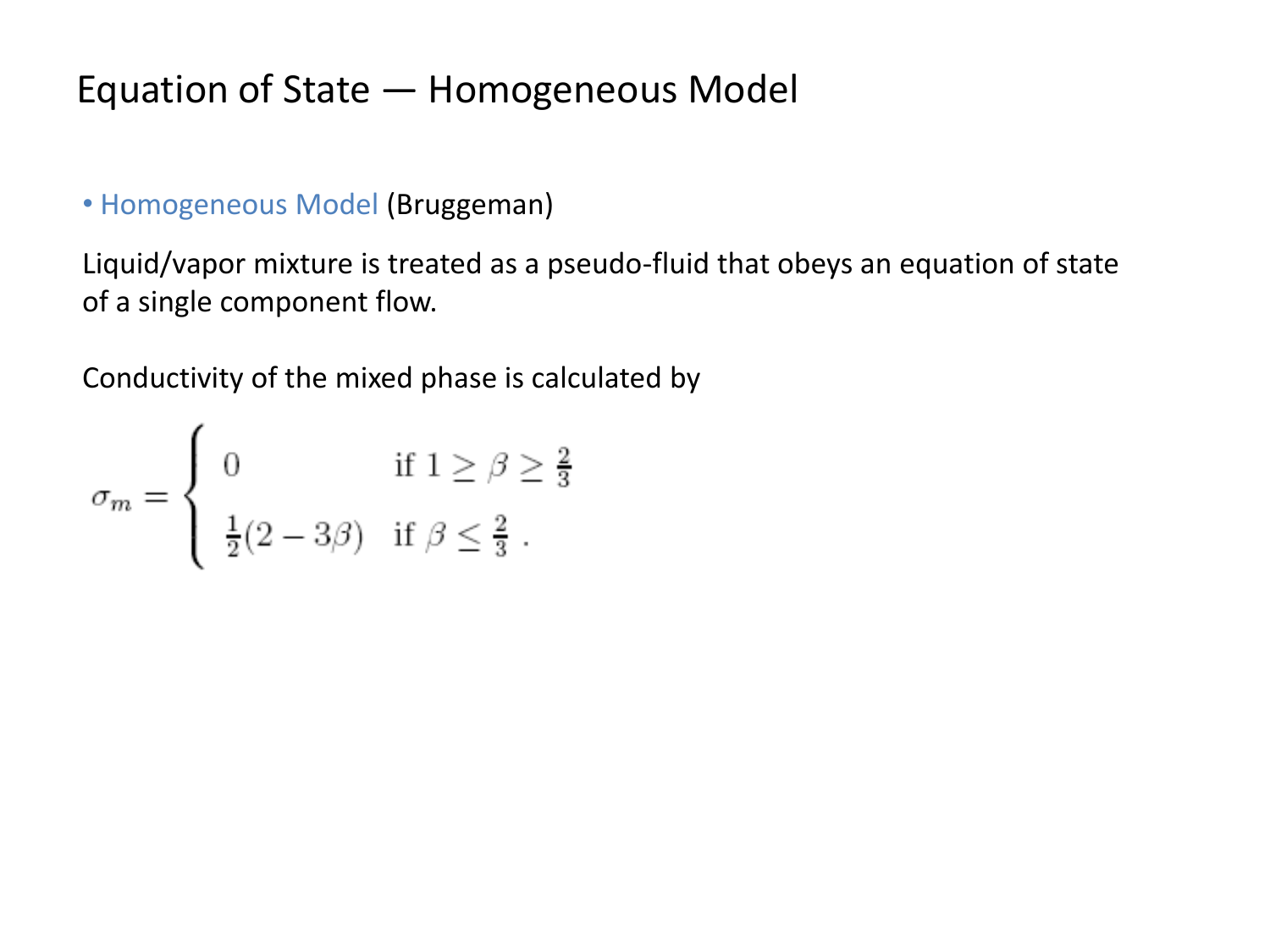### Equation of State ― Heterogeneous Model

• Heterogeneous Model (Jian Du, Roman Samulyak)

- (1) Pure Vapor (Polytropic EOS):  $P = (\gamma_v 1)E\rho$
- (2) Liquid (Stiffened Polytropic EOS):

Stiffened EOS Model (incompressible single Liquid Phase )  $P + \gamma P_{\infty} = (\gamma - 1)\rho(\epsilon + E_{\infty})$ Adiabatic exponent γ=3.19; Stiffening constant  $P_{\infty}$ =3000bar; Energy translation  $E_{\text{eff}}=4.85\times10E4$  erg/sgK

(3) Liquid-Vapor Mixture:

$$
P = P_{sat,l} + P_{vl} \log \left[ \frac{\rho_{sat,v} a_{sat,v}^{2} (\rho_{sat,l} + \beta(\rho_{sat,v} - \rho_{sat,l}))}{\rho_{sat,l} (\rho_{sat,v} a_{sat,v}^{2} - \beta(\rho_{sat,v} a_{sat,v}^{2} - \rho_{sat,l} a_{sat,l}^{2}))} \right]
$$
  
Where 
$$
\beta = \frac{\rho - \rho_{sat,l}}{\rho_{sat,v} - \rho_{sat,l}}
$$

$$
P_{vl} = \frac{\rho_{sat,v} a_{sat,v}^{2} \rho_{sat,l} a_{sat,l}^{2} (\rho_{sat,v} - \rho_{sat,l})}{\rho_{sat,v}^{2} a_{sat,v}^{2} - \rho_{sat,l}^{2} a_{sat,l}^{2}}
$$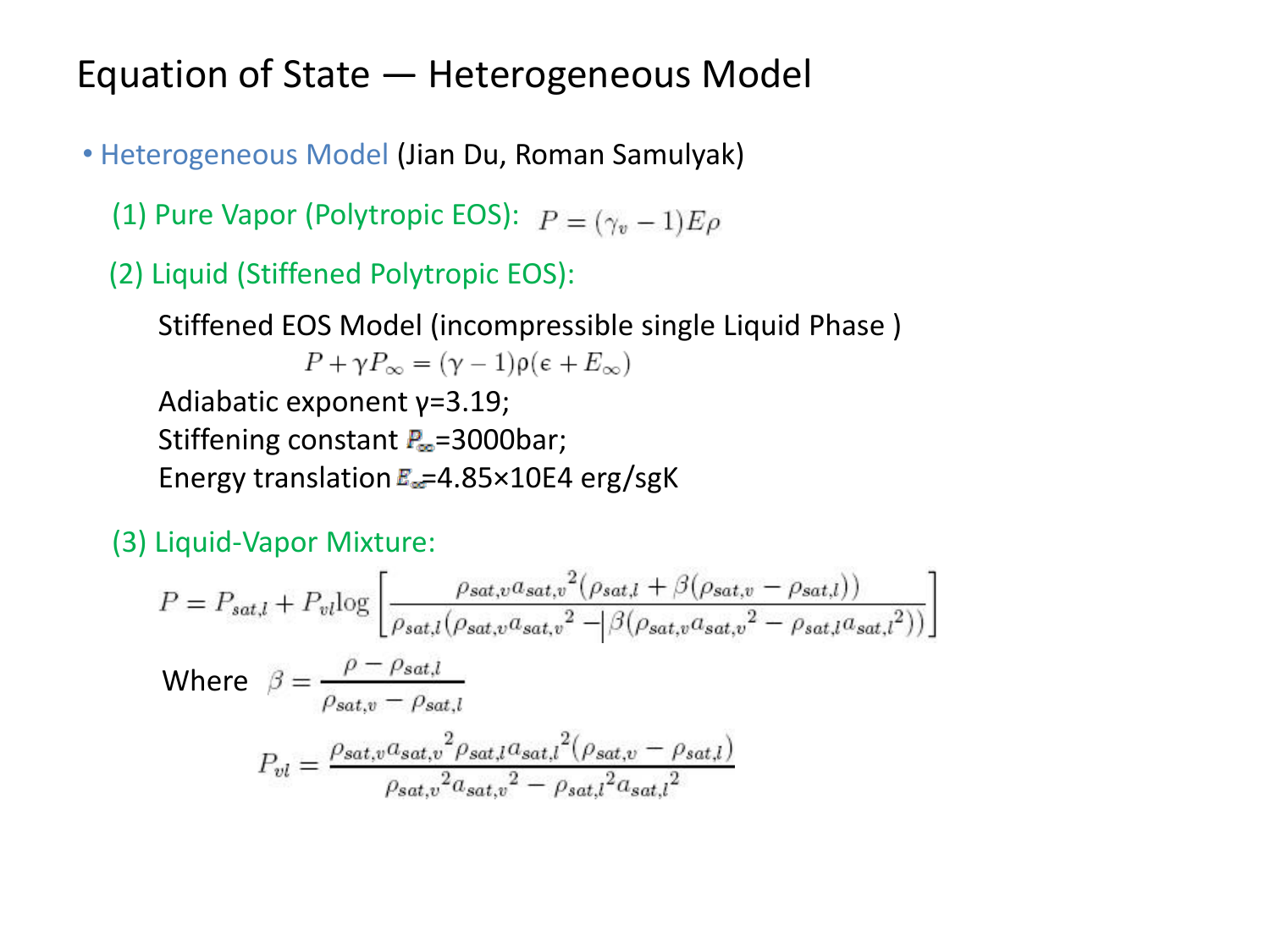### Equation of State ― ISM Model

• ISM Model (Ihm, Song, Mason)

$$
\frac{P}{\rho kT} = 1 + \frac{(B - \alpha)\rho}{1 + 0.22\lambda b\rho} + \frac{\alpha\rho}{1 - \lambda b\rho} \qquad G(b\rho)^{-1} = \alpha\rho \left[ Z - 1 + \frac{(\alpha - B)\rho}{1 + 0.22\lambda b\rho} \right]^{-1} = 1 - \lambda b\rho
$$
\nWhere\n
$$
B\rho_m = 0.403891 - 0.076484(\Delta H_{\text{van}}/RT)^2 - 0.0002504(\Delta H_{\text{van}}/RT)^4
$$
\n
$$
\alpha\rho_m = a_1 \exp[-c_1(RT/\Delta H_{\text{van}})] + a_2\{1 - \exp[-c_2(\Delta H_{\text{van}}/RT)^{1/4}]\}
$$
\n
$$
b\rho_m = a_1[1 - c_1(RT/\Delta H_{\text{van}})] \exp[-c_1(RT/\Delta H_{\text{van}})]
$$
\n
$$
+ a_2\{1 - [1 + 1/4c_2(\Delta H_{\text{van}}/RT)^{1/4}] \exp[-c_2(\Delta H_{\text{van}}/RT)^{1/4}]\}
$$
\n
$$
a_1 = -0.1053, \qquad a_2 = 2.9359
$$

 $c_1 = 5.7862,$   $c_2 = 0.7966$ 

Predict the density of Hg from the melting point up to 100 degree above the boiling Temperature.